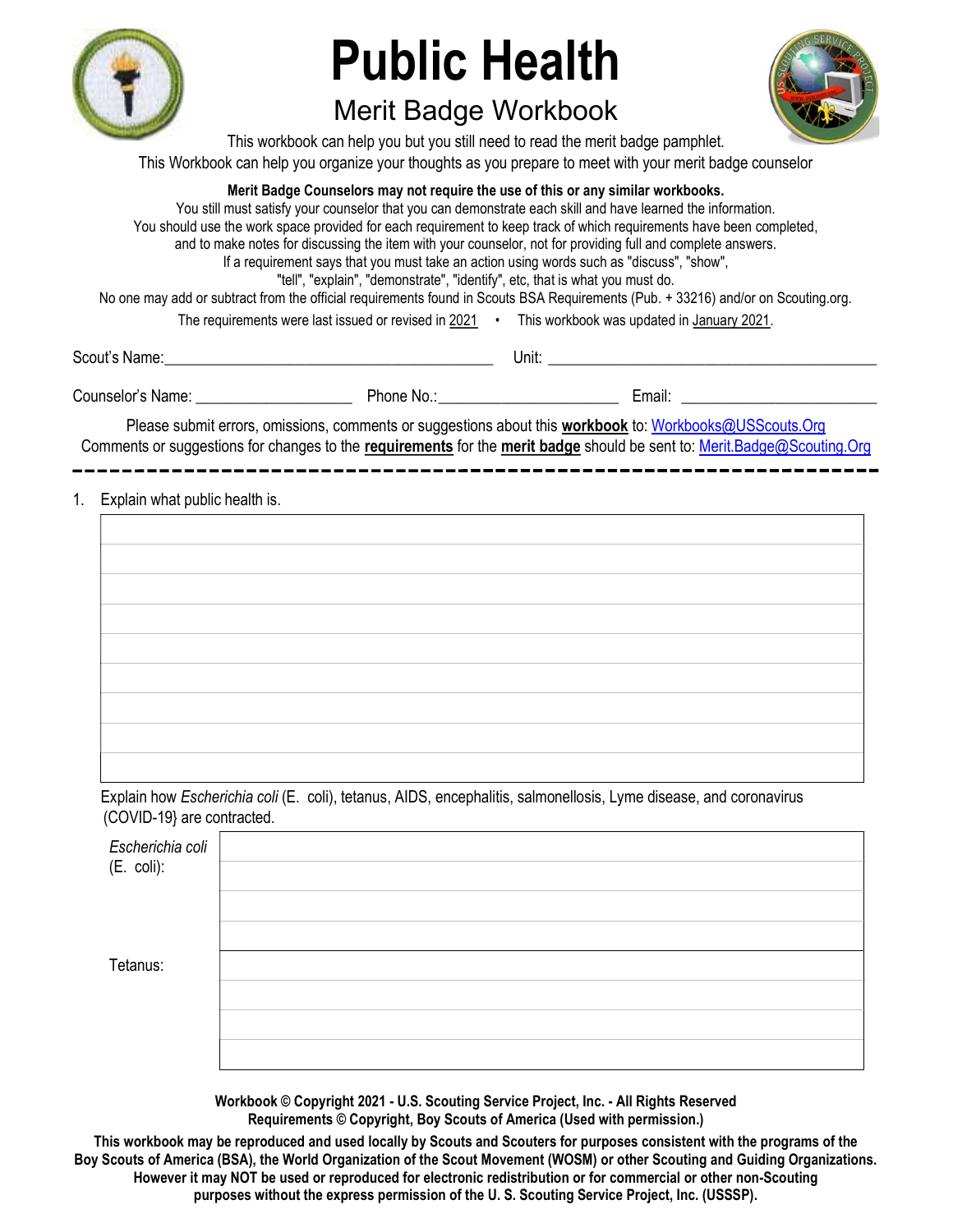| <b>Public Health</b> |  |  |
|----------------------|--|--|
|                      |  |  |

| AIDS:                       |  |
|-----------------------------|--|
|                             |  |
|                             |  |
| Encephalitis:               |  |
|                             |  |
|                             |  |
|                             |  |
| Salmonellosis:              |  |
|                             |  |
|                             |  |
| Lyme disease:               |  |
|                             |  |
|                             |  |
|                             |  |
| Coronavirus<br>$(COVID-19)$ |  |
|                             |  |
|                             |  |
|                             |  |

Then, pick any FOUR of the following diseases or conditions and explain how each one is contracted and possibly prevented: gonorrhea, West Nile virus, botulism, influenza, syphilis, hepatitis, emphysema, meningitis, herpes, lead poisoning.

|                | Disease | How Contracted and Prevented: |
|----------------|---------|-------------------------------|
| 1.             |         |                               |
|                |         |                               |
|                |         |                               |
| $\overline{2}$ |         |                               |
|                |         |                               |
|                |         |                               |
| 3.             |         |                               |
|                |         |                               |
|                |         |                               |
| 4.             |         |                               |
|                |         |                               |
|                |         |                               |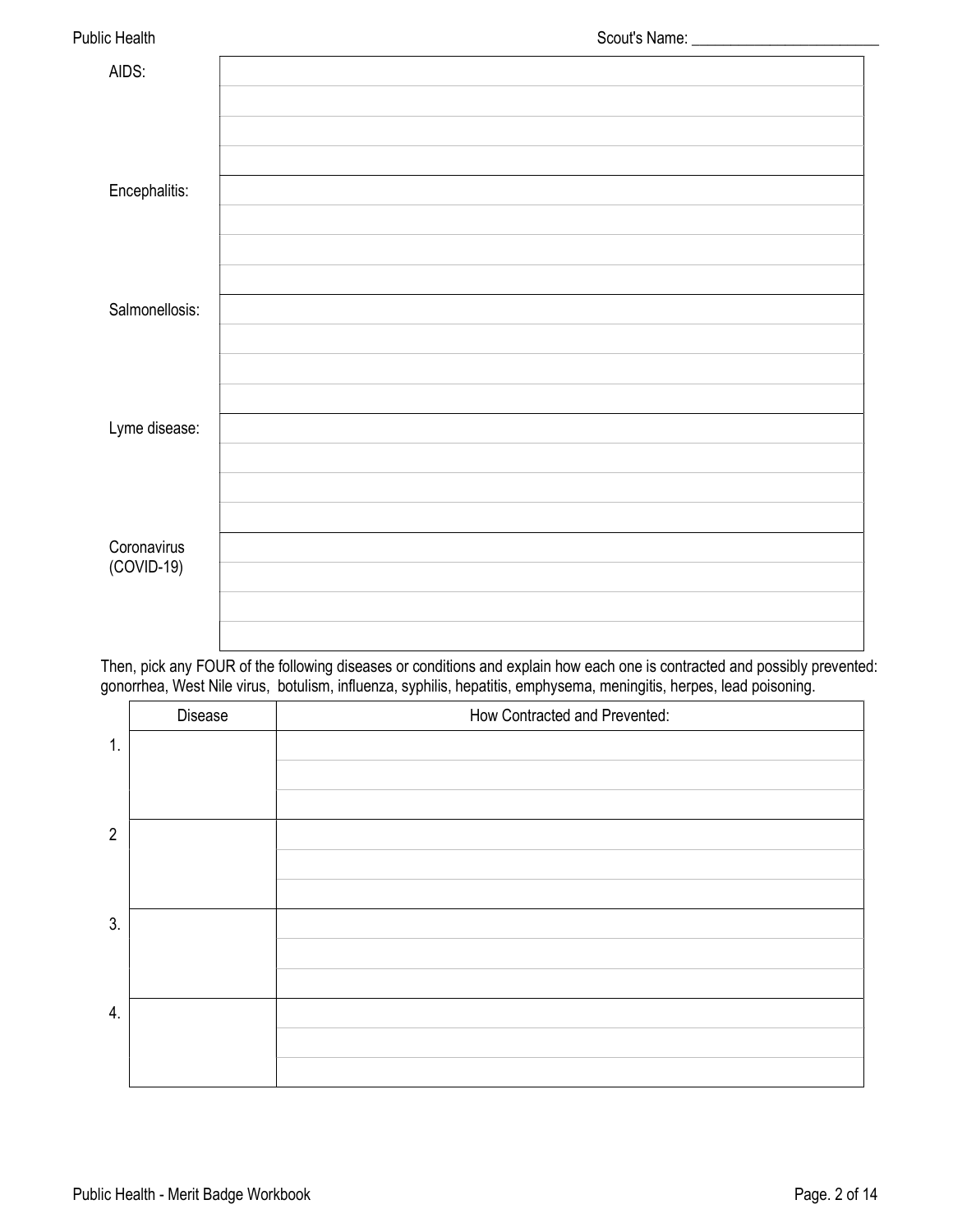For all 10 diseases, explain the type or form of the disease (viral, bacterial, environmental, toxin), any possible vectors for transmission, ways to help prevent exposure or the spread of infection, and available treatments

| Gonorrhea           | Type or form: |  |
|---------------------|---------------|--|
| Possible vectors:   |               |  |
|                     |               |  |
| How to Prevent      |               |  |
| exposure or Spread: |               |  |
|                     |               |  |
|                     |               |  |
| Treatments:         |               |  |
|                     |               |  |
|                     |               |  |
|                     |               |  |
| West Nile virus     | Type or form: |  |
| Possible vectors:   |               |  |
|                     |               |  |
| How to Prevent      |               |  |
| exposure or Spread: |               |  |
|                     |               |  |
|                     |               |  |
| Treatments:         |               |  |
|                     |               |  |
|                     |               |  |
|                     |               |  |
|                     |               |  |
| Botulism:           | Type or form: |  |
| Possible vectors:   |               |  |
|                     |               |  |
| How to Prevent      |               |  |
| exposure or Spread: |               |  |
|                     |               |  |
|                     |               |  |
| Treatments:         |               |  |
|                     |               |  |
|                     |               |  |
|                     |               |  |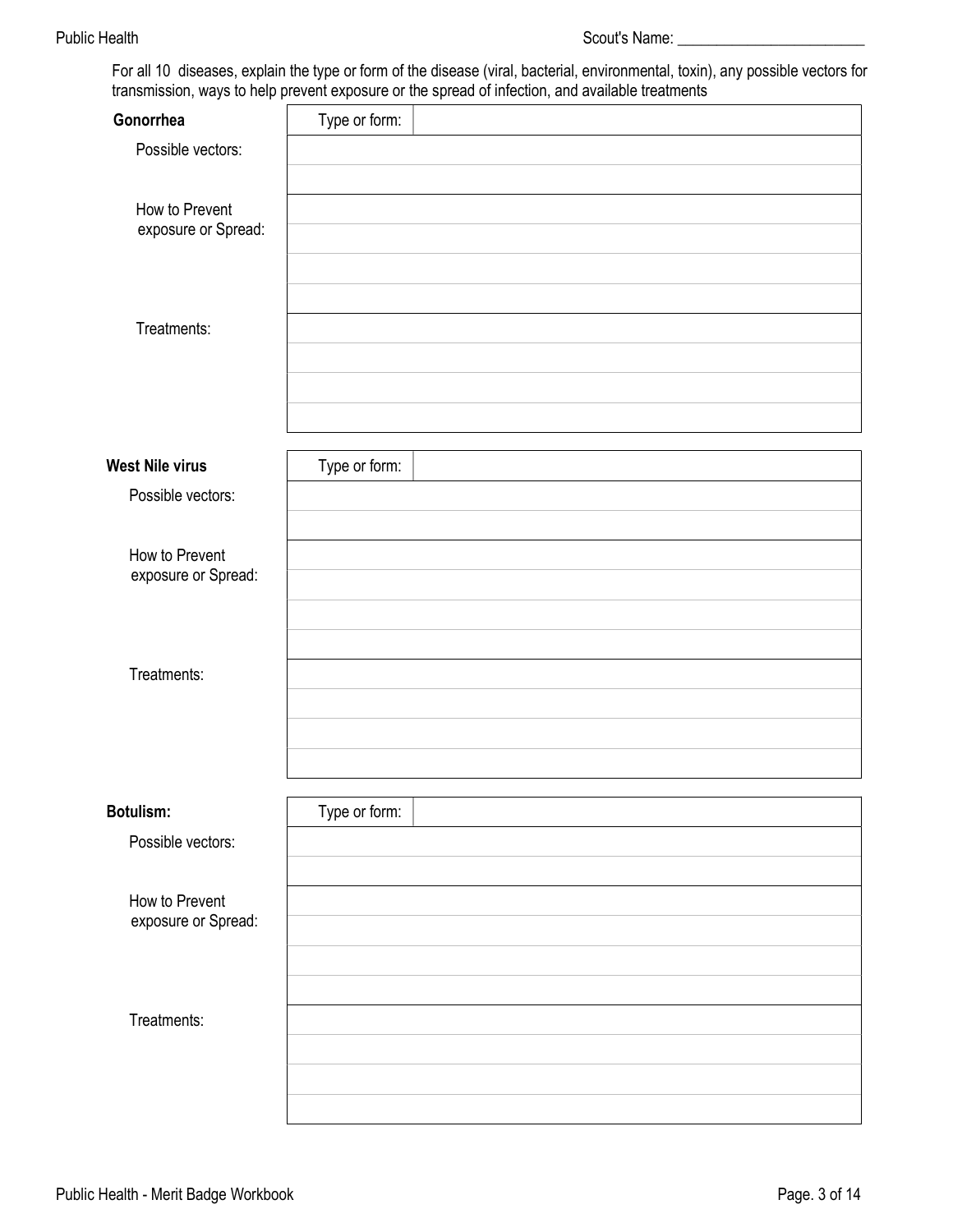| Possible vectors:<br>How to Prevent<br>exposure or Spread: |
|------------------------------------------------------------|
|                                                            |
|                                                            |
|                                                            |
|                                                            |
|                                                            |
|                                                            |
| Treatments:                                                |
|                                                            |
|                                                            |
|                                                            |
|                                                            |
| Type or form:<br>Syphilis:                                 |
| Possible vectors:                                          |
|                                                            |
| How to Prevent<br>exposure or Spread:                      |
|                                                            |
|                                                            |
|                                                            |
| Treatments:                                                |
|                                                            |
|                                                            |
|                                                            |
| Type or form:<br>Hepatitis                                 |
| Possible vectors:                                          |
|                                                            |
| How to Prevent                                             |
| exposure or Spread:                                        |
|                                                            |
|                                                            |
| Treatments:                                                |
|                                                            |
|                                                            |
|                                                            |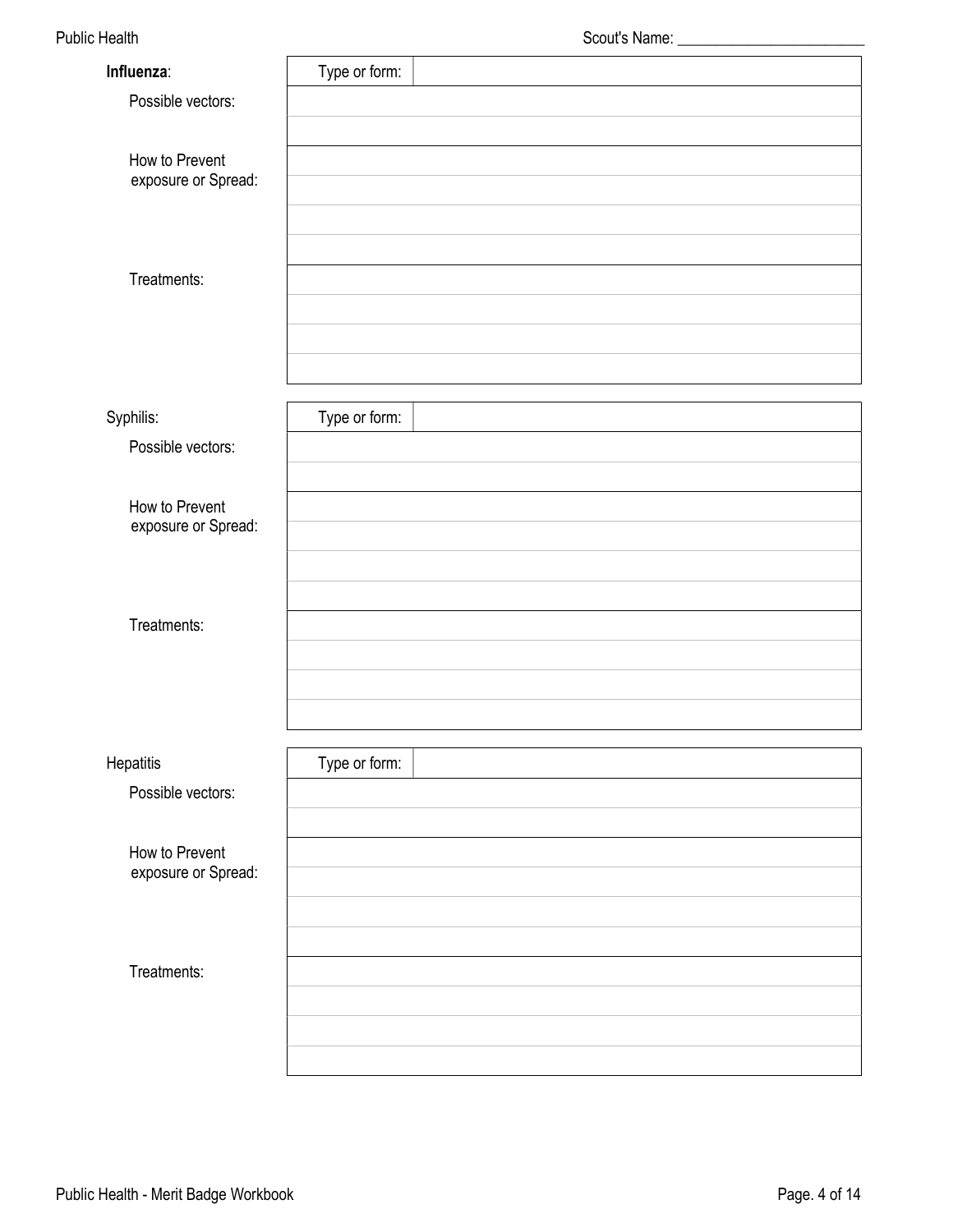| Emphysema                             | Type or form: |  |
|---------------------------------------|---------------|--|
| Possible vectors:                     |               |  |
|                                       |               |  |
| How to Prevent                        |               |  |
| exposure or Spread:                   |               |  |
|                                       |               |  |
|                                       |               |  |
| Treatments:                           |               |  |
|                                       |               |  |
|                                       |               |  |
|                                       |               |  |
|                                       |               |  |
| Meningitis                            | Type or form: |  |
| Possible vectors:                     |               |  |
|                                       |               |  |
| How to Prevent<br>exposure or Spread: |               |  |
|                                       |               |  |
|                                       |               |  |
| Treatments:                           |               |  |
|                                       |               |  |
|                                       |               |  |
|                                       |               |  |
|                                       |               |  |
|                                       |               |  |
| : Herpes                              | Type or form: |  |
| Possible vectors:                     |               |  |
|                                       |               |  |
| How to Prevent<br>exposure or Spread: |               |  |
|                                       |               |  |
|                                       |               |  |
|                                       |               |  |
| Treatments:                           |               |  |
|                                       |               |  |
|                                       |               |  |
|                                       |               |  |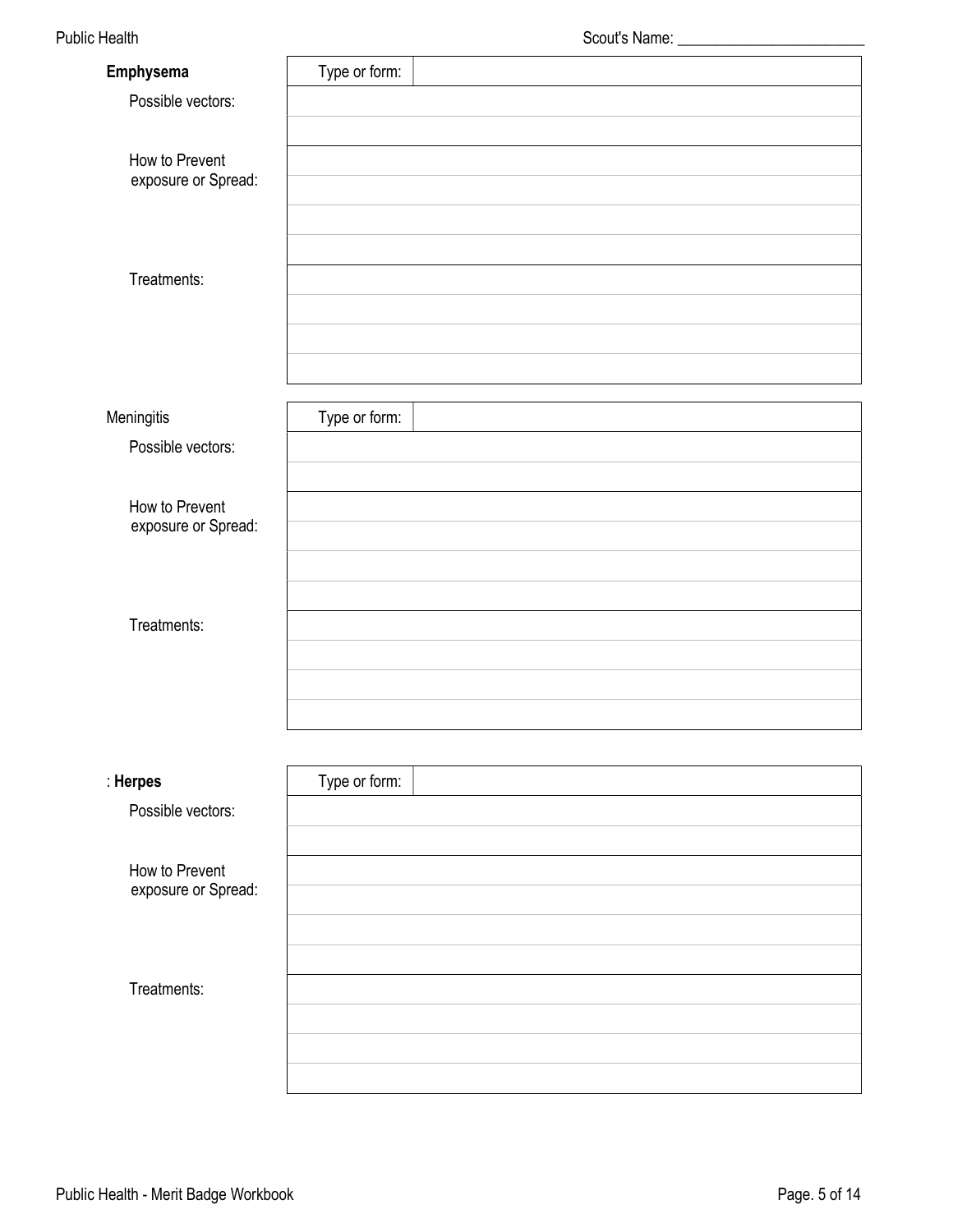| : Lead poisoning                      | Type or form: |
|---------------------------------------|---------------|
| Possible vectors:                     |               |
|                                       |               |
| How to Prevent<br>exposure or Spread: |               |
|                                       |               |
|                                       |               |
|                                       |               |
| Treatments:                           |               |
|                                       |               |
|                                       |               |
|                                       |               |

- 2. Do the following:
	- a. Explain the meaning of immunization.
	- b. Name EIGHT diseases against which a young child should be immunized, two diseases against which everyone should be reimmunized periodically, and one immunization everyone should receive annually.

Young child

| 1. |                       |
|----|-----------------------|
| 2. |                       |
| 3. |                       |
| 4. |                       |
| 5. |                       |
| 6. |                       |
| 7. |                       |
| 8. |                       |
|    | Everyone periodically |
| 1. |                       |
| 2. |                       |
|    | Everyone annually     |
| ι. |                       |

c. Using the list of diseases and conditions in requirement 1b (sic), discuss with your counselor which currently have no immunization available.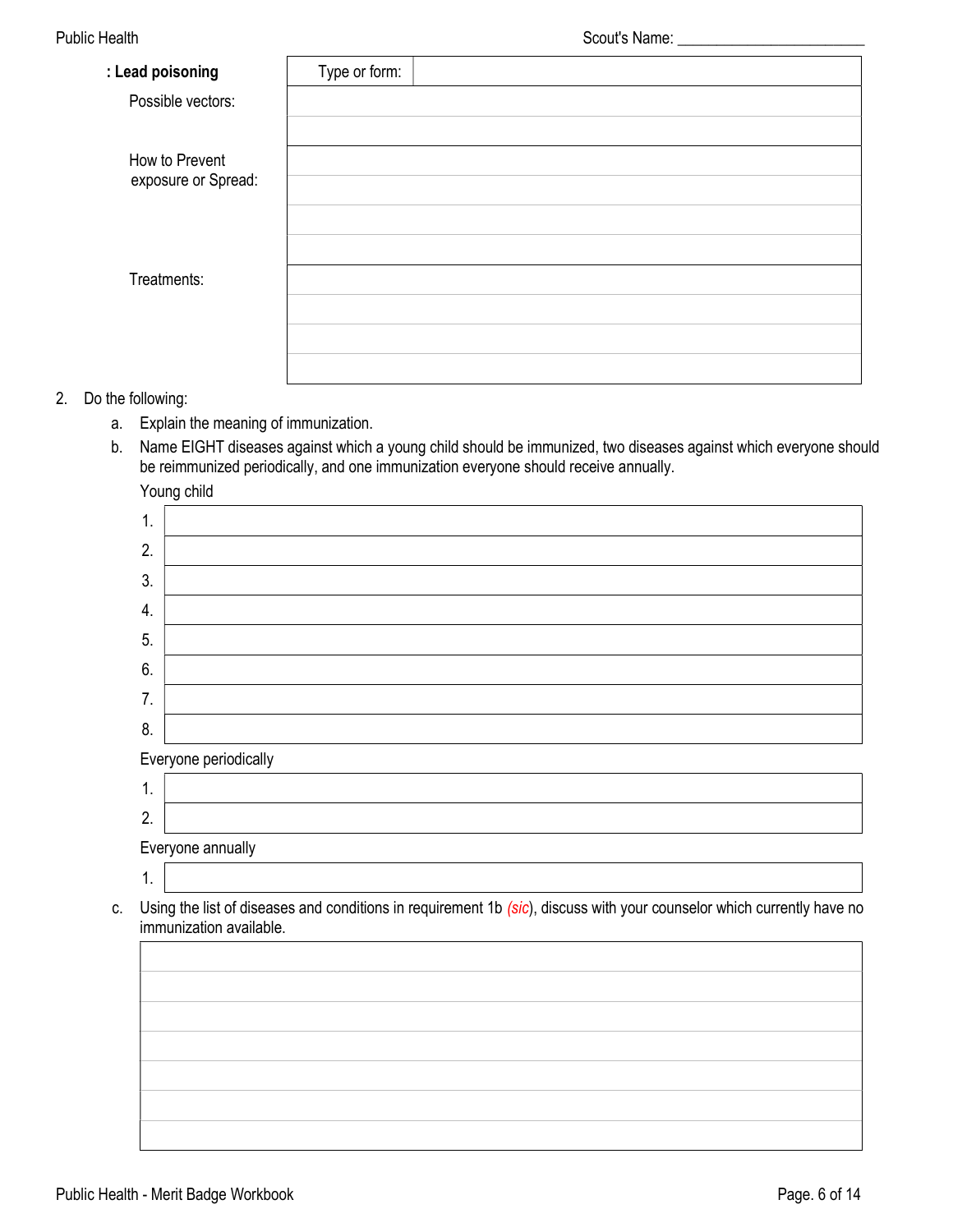3. Discuss the importance of safe drinking water in terms of the spread of disease.

Then, demonstrate two ways for making water safe to drink that can be used while at camp. In your demonstration, explain how dishes and utensils should be washed, dried, and kept sanitary at home and in camp.

#### 4. Explain what a vector is

5. With your parent's and counselor's approval, do ONE of the following:

- a. Visit a municipal wastewater treatment facility OR a solid-waste management operation in your community. Facility Visited:
	- i. Describe how the facility safely treats and disposes of sewage or solid waste.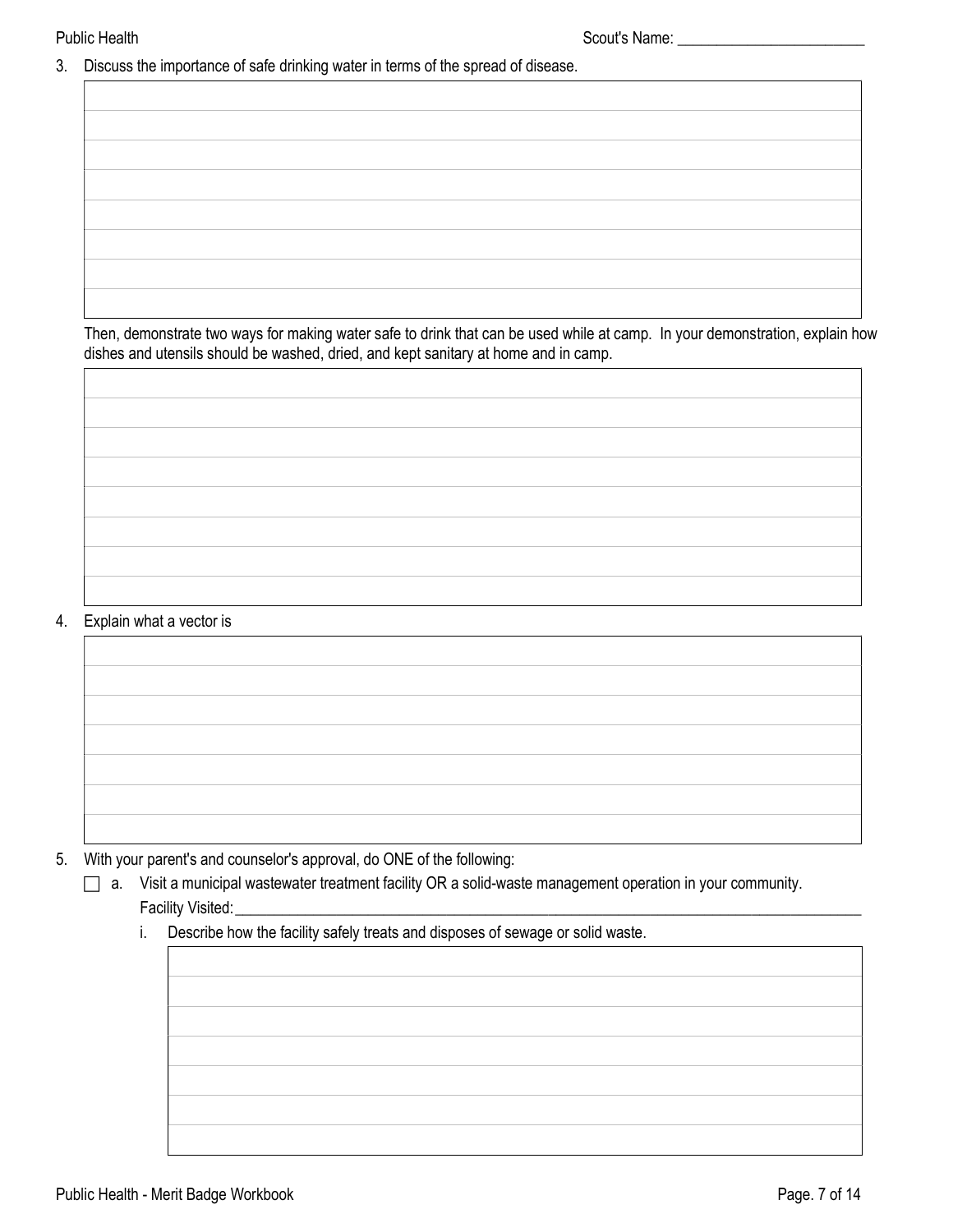ii. Discuss your visit and what you learned with your counselor.

iii. Describe how sewage and solid waste should be disposed of under wilderness camping conditions.



i. Observe food preparation, handling, and storage. Learn how the facility keeps food from becoming contaminated.

ii. Find out what conditions allow micro-organisms to multiply in food, what can be done to help prevent them from growing and spreading, and how to kill them.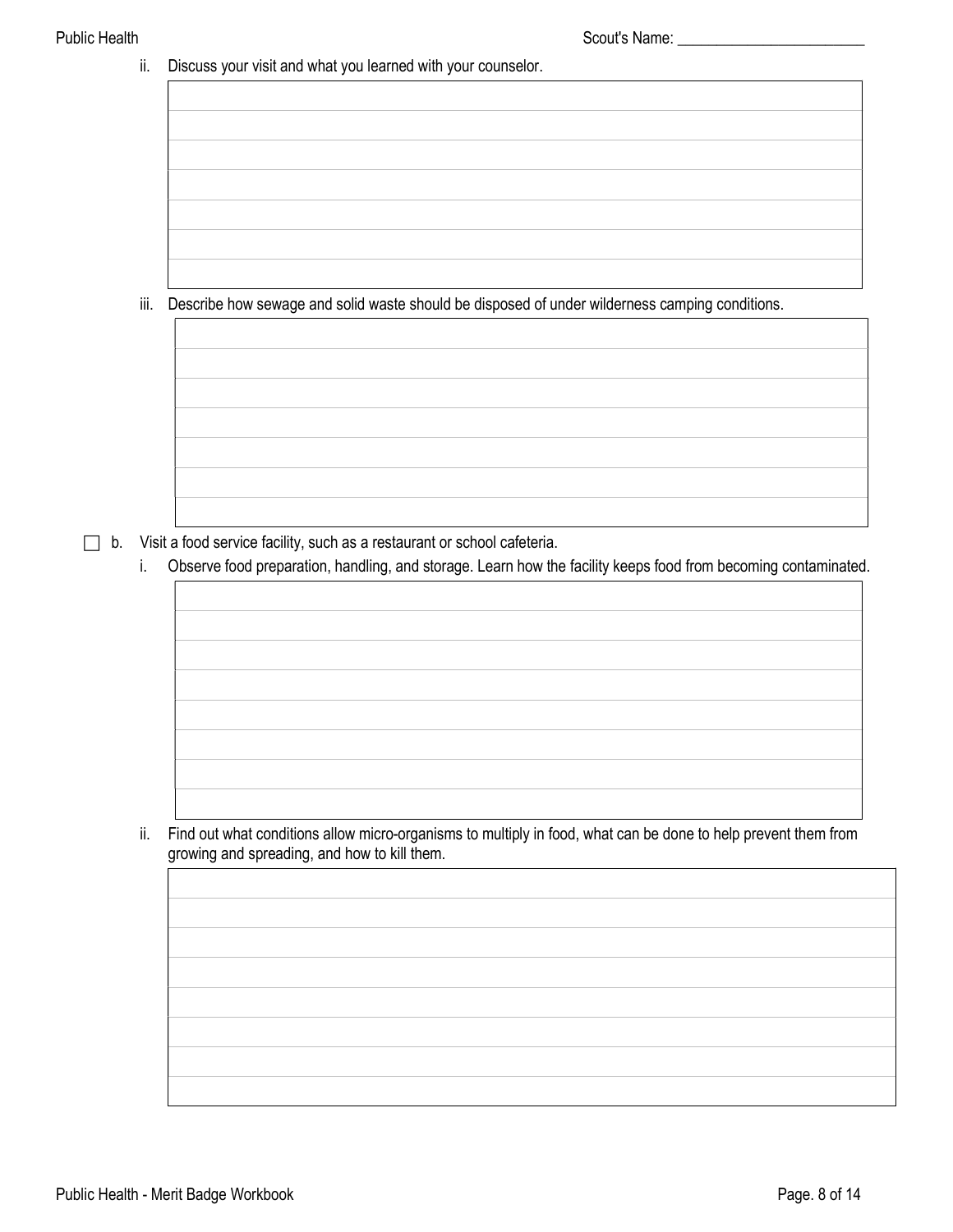|  | iii. Discuss the importance of using a thermometer to check food temperatures. |
|--|--------------------------------------------------------------------------------|
|  |                                                                                |

| iv. Discuss your visit and what you learned with your counselor. |  |
|------------------------------------------------------------------|--|
|                                                                  |  |
|                                                                  |  |
|                                                                  |  |
|                                                                  |  |
|                                                                  |  |
|                                                                  |  |
|                                                                  |  |
|                                                                  |  |
|                                                                  |  |
|                                                                  |  |
|                                                                  |  |
|                                                                  |  |
|                                                                  |  |
|                                                                  |  |
|                                                                  |  |
|                                                                  |  |
|                                                                  |  |
|                                                                  |  |
|                                                                  |  |
|                                                                  |  |

### 6. Do the following:

a. Describe the health dangers from air, water, and noise pollution.

| Air pollution:   |  |
|------------------|--|
|                  |  |
|                  |  |
|                  |  |
|                  |  |
|                  |  |
| Water pollution: |  |
|                  |  |
|                  |  |
|                  |  |
|                  |  |
| Noise pollution: |  |
|                  |  |
|                  |  |
|                  |  |
|                  |  |
|                  |  |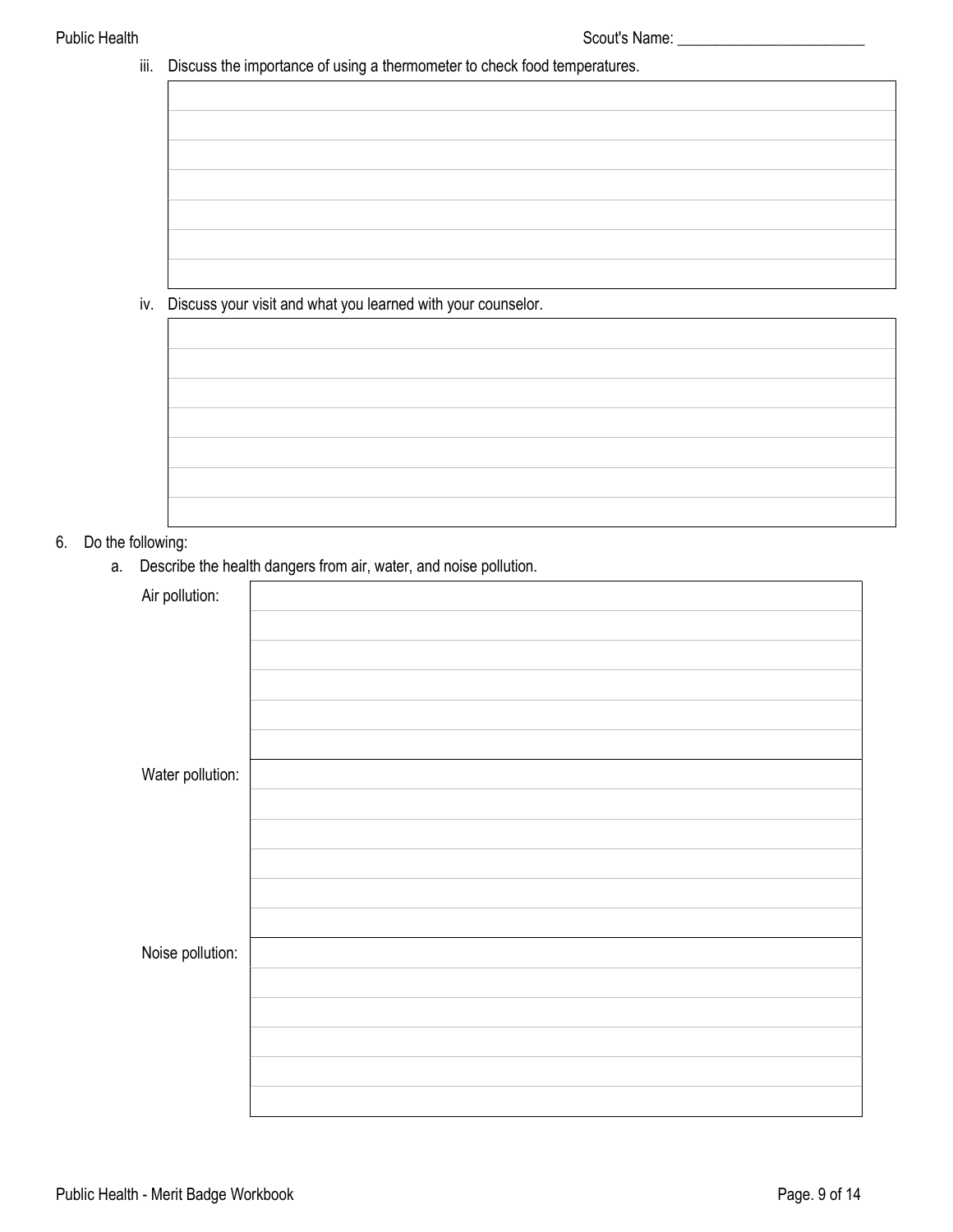| Describe health dangers from tobacco use, alcohol, and drug abuse.<br>b. |             |  |
|--------------------------------------------------------------------------|-------------|--|
|                                                                          | Tobacco:    |  |
|                                                                          |             |  |
|                                                                          |             |  |
|                                                                          |             |  |
|                                                                          |             |  |
|                                                                          |             |  |
|                                                                          | Alcohol     |  |
|                                                                          |             |  |
|                                                                          |             |  |
|                                                                          |             |  |
|                                                                          |             |  |
|                                                                          |             |  |
|                                                                          | Drug abuse. |  |
|                                                                          |             |  |
|                                                                          |             |  |
|                                                                          |             |  |
|                                                                          |             |  |
|                                                                          |             |  |
|                                                                          |             |  |

c. Describe the health dangers from abusing illegal and prescription drugs.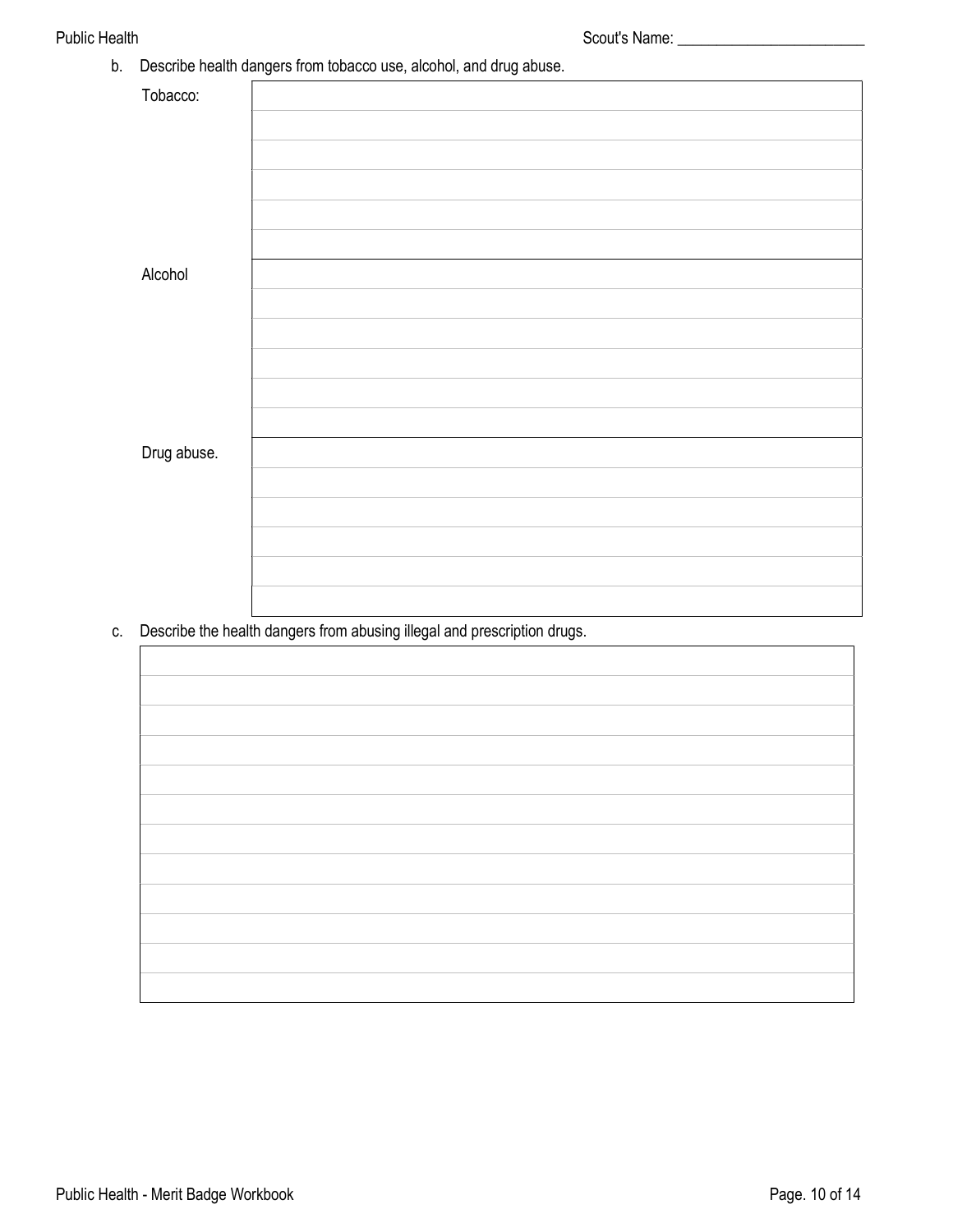- 7. With your parent's and counselor's approval, do ONE of the following:
	- a. Visit your city, county, or state public health agency
	- b. Familiarize yourself with your city, county, or state health agency's website.

After completing either 7a or 7b, do the following:

i. Compare the four leading causes of mortality (death) in your community for any of the past five years with the four leading causes of disease in your community.

Mortality (death)

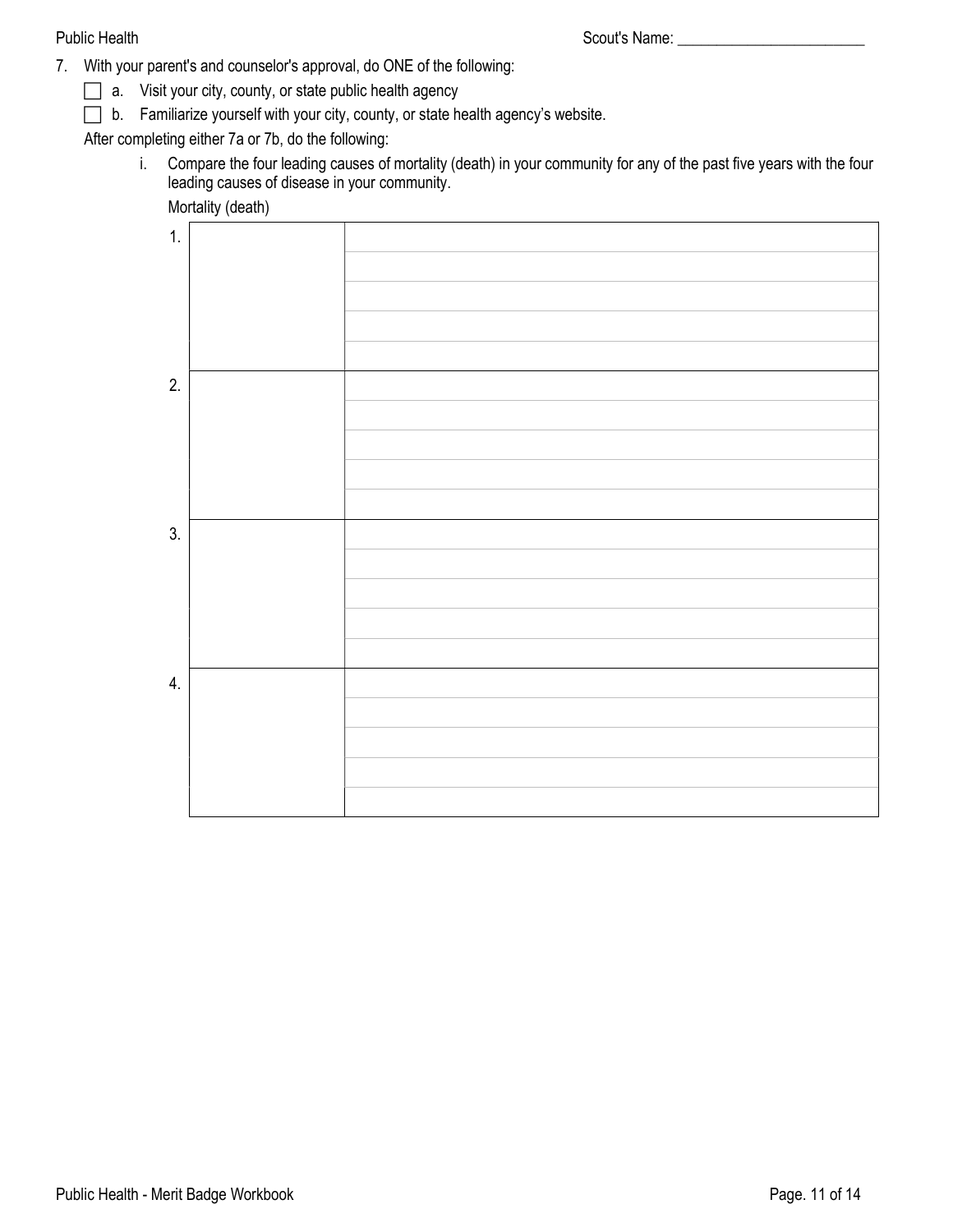

Explain how the public health agency you visited is trying to reduce the mortality and morbidity rates of these leading causes of illness and death.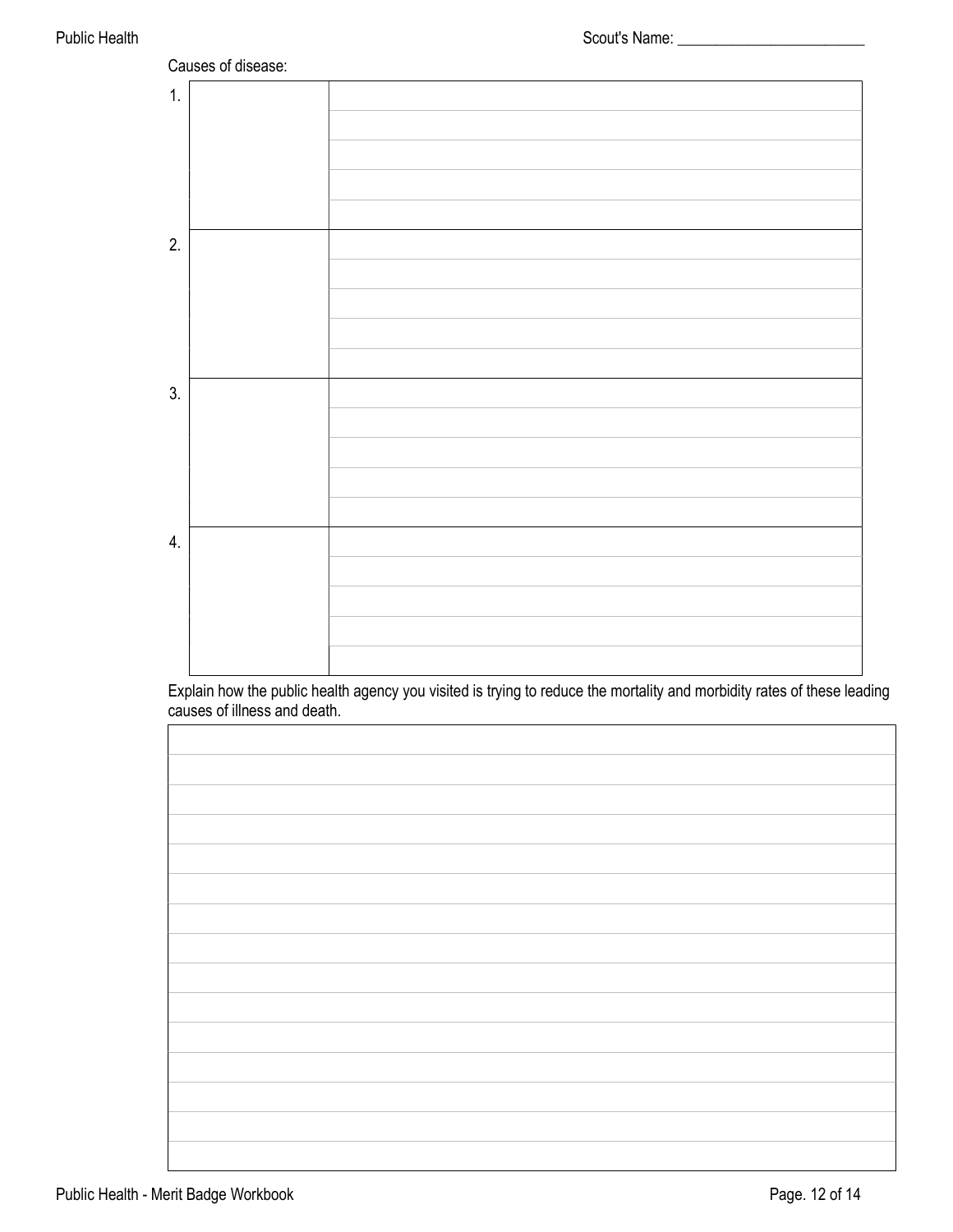#### ii.. Explain the role of your health agency as it relates to the outbreak of diseases.

iii. Discuss the kinds of public assistance the agency is able to provide in case of disasters such as floods, storms, tornadoes, earthquakes, and other acts of destruction. Your discussion can include the cleanup necessary after the disaster.